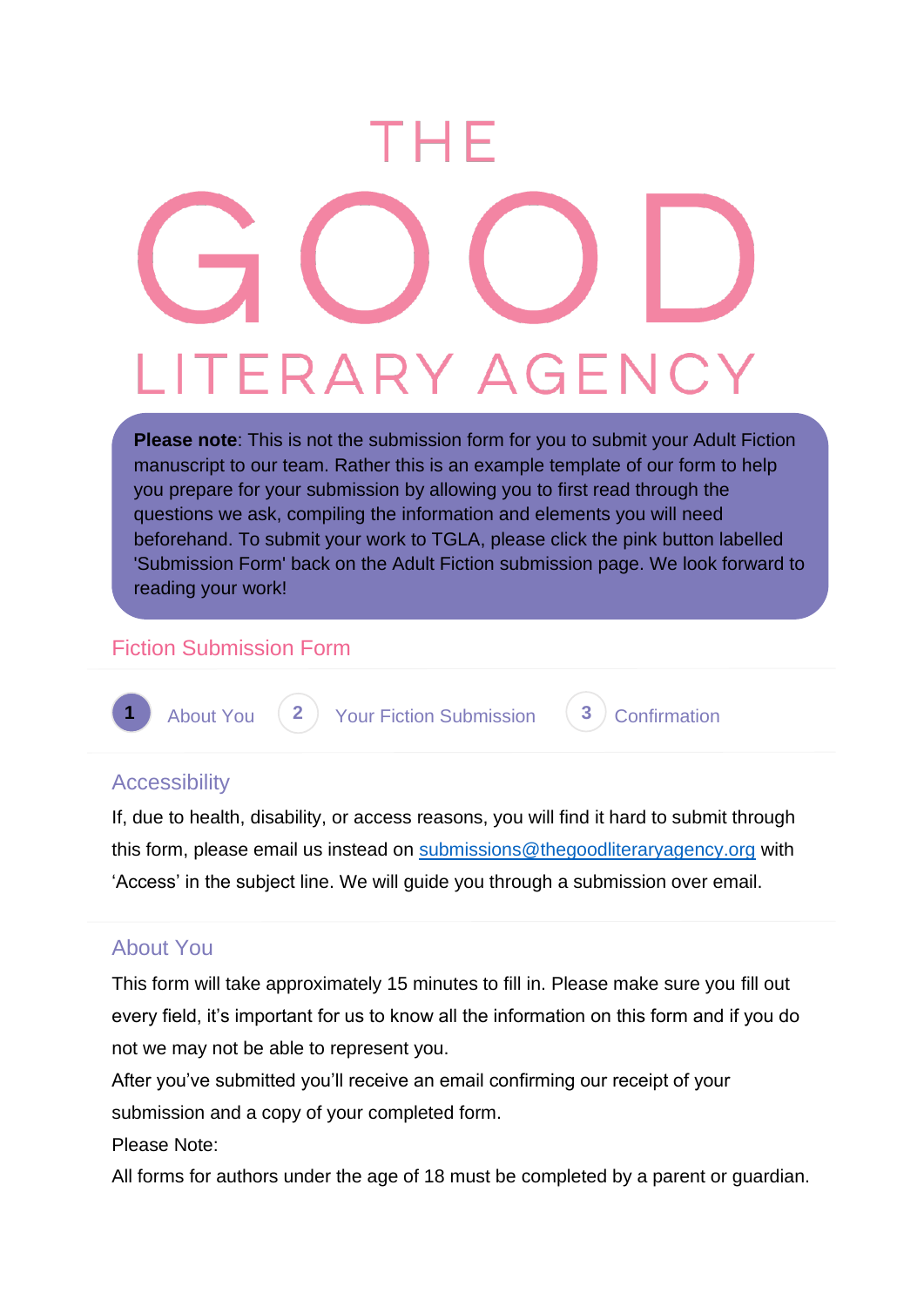#### **Name**

| <b>First</b> | Last |  |
|--------------|------|--|

# **Email (please double check that this is correct)** \*

| <b>Address</b>        |                           |
|-----------------------|---------------------------|
|                       |                           |
| <b>Street Address</b> |                           |
| <b>Address Line 2</b> |                           |
| <b>City</b>           | State / Province / Region |
| Postal / Zip Code     | Country                   |

### **Phone Number**

# **Monitoring**

We will use this data for monitoring purposes and will report on it separately but whatever reporting we do will be completely anonymised.

Please make sure you fill out every field.

|              | How do you define your gender?   |  |
|--------------|----------------------------------|--|
|              |                                  |  |
|              | How do you define your pronouns? |  |
|              | She/Her                          |  |
|              | $\Box$ She / Them                |  |
| $\mathbf{L}$ | He / Him                         |  |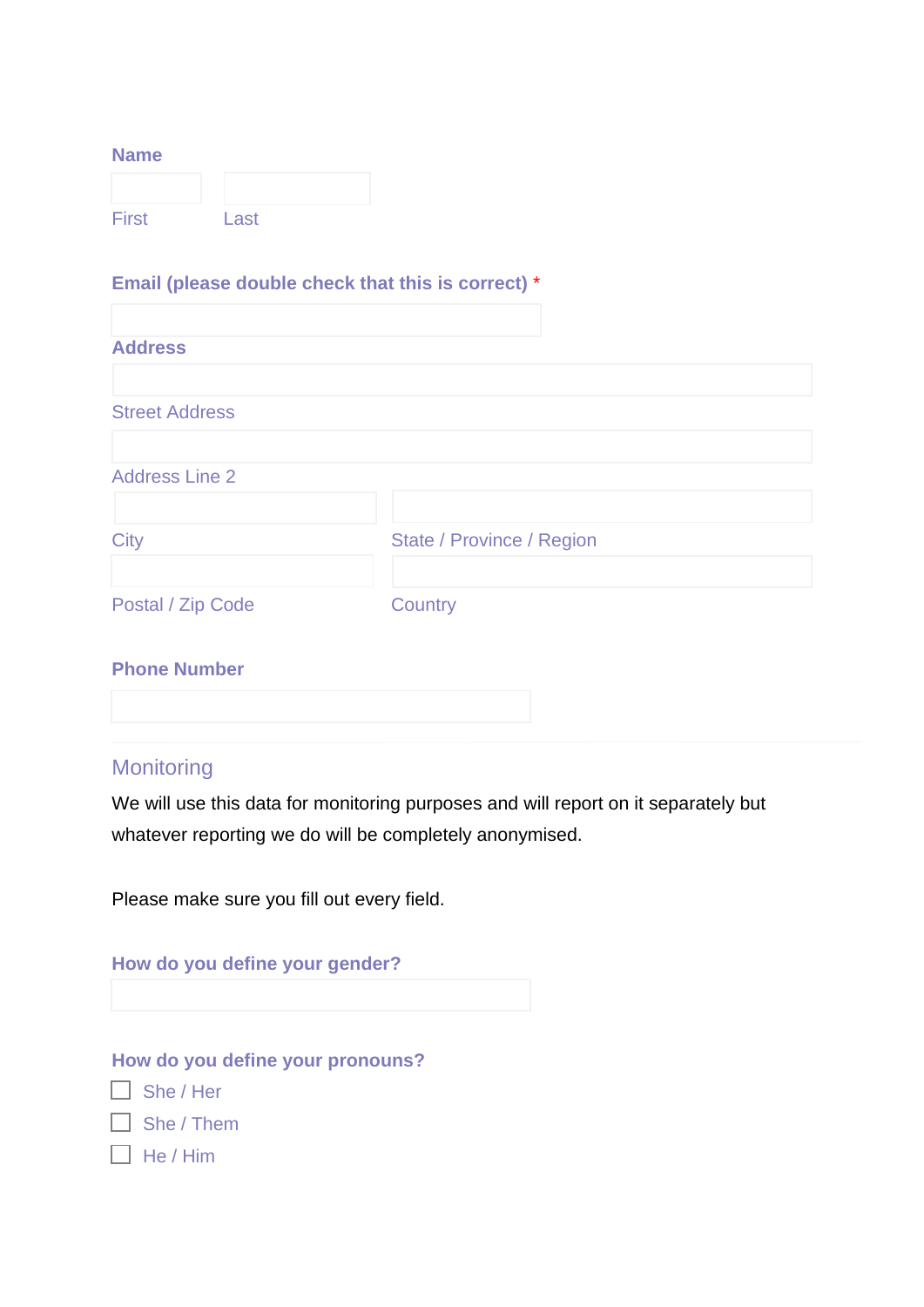| $\Box$ He / Them   |
|--------------------|
| $\Box$ They / Them |
| Frefer Not to Say  |
| $\Box$ Other       |

**If other please provide details**:

**How do you define your ethnicity?**

**Do you consider yourself to have a disability or health condition?**

□ Yes

 $\Box$  No

**If yes please provide details**:

**Your age range**

- $\Box$  Under 18
- $\Box$  18-29
- $\Box$  30-39
- $\Box$  40-49
- $\Box$  50-59
- $\Box$  60-69
- $\Box$  70+

**If Under 18 please provide an email for a parent or guardian**:

**Citizenship / residency (we are only representing writers who are either British citizens or residents in the UK)\***

 $\Box$  A British citizen

Resident in the UK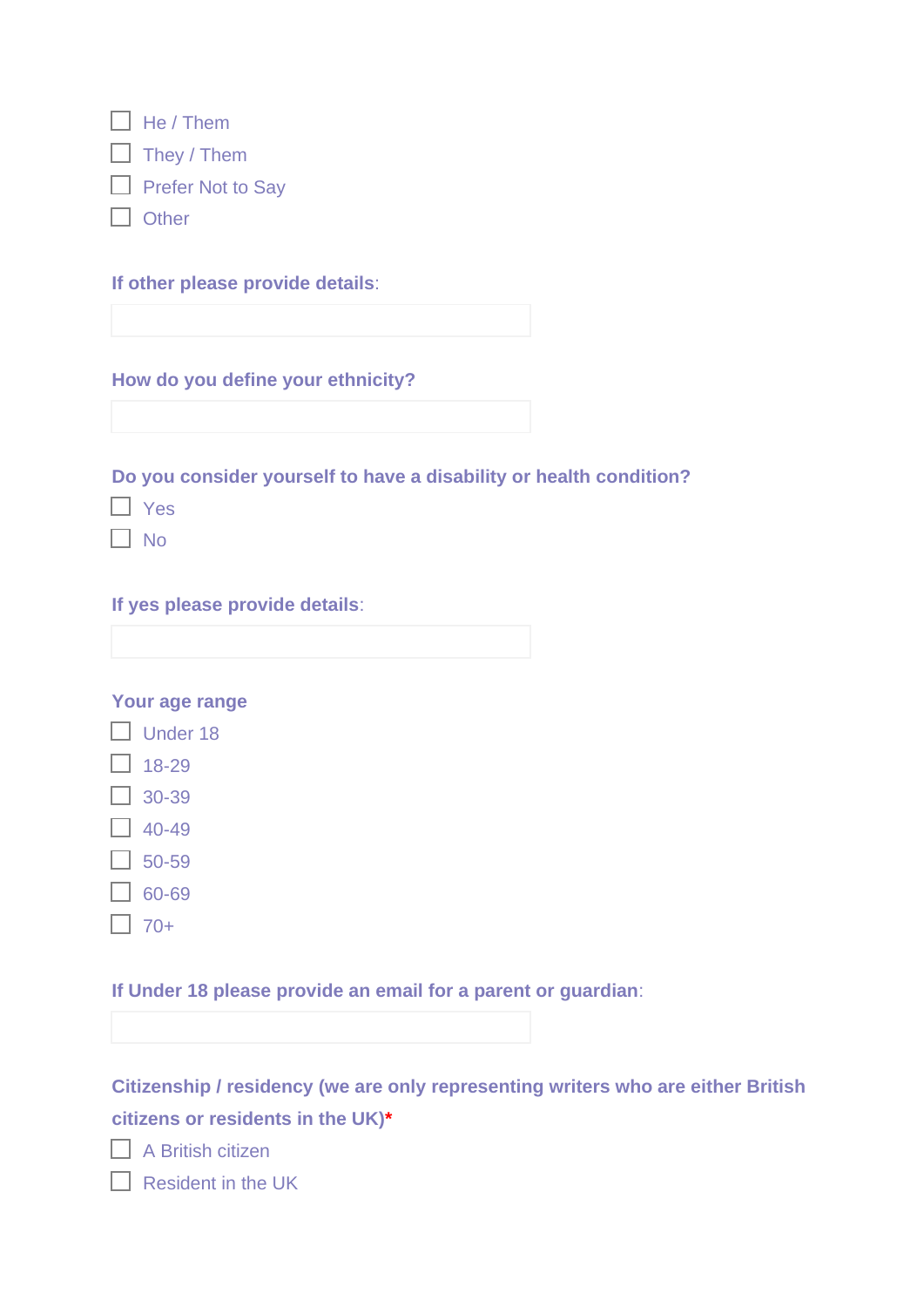**Moving forward, do you have any additional or access requirements that you feel it would be helpful for us to know?**

# Fiction Submission Form



# Your Fiction Submission

As well as submitting your pitch, synopsis and chapters we want you to tell us where you think your book sits in the market and its genre (if it has one). The terms we use are very common in publishing but aren't always as clear cut to the average reader so please just try to make an objective decision about it using these guidelines. And for the record we passionately believe that where a book sits in the market doesn't dictate how good it is, but it does dictate which publisher it would be placed with, which retailers are likely to stock it and therefore how we handle it as an agency.

Genre and market position are different and so we want you to define both, though many literary and general books don't sit within a genre and so there's a box to tick for that. It's more common for commercial books to be part of a genre but literary and general often sit within it too.

Literary – books that very consciously aspire to take their place alongside other recognised works of literature, that one would like to imagine on prize shortlists, that experiment with form and style, that change how we think about the world. General – the sorts of books that make up the heart of what reading groups love (and what Waterstones sells), they can be quite literary or fairly commercial, will often make you laugh and cry and can be very hard-hitting. Commercial – unashamedly mass-market and popular, often with a clear genre and

returnable ie part of a series probably focused on a central character or characters.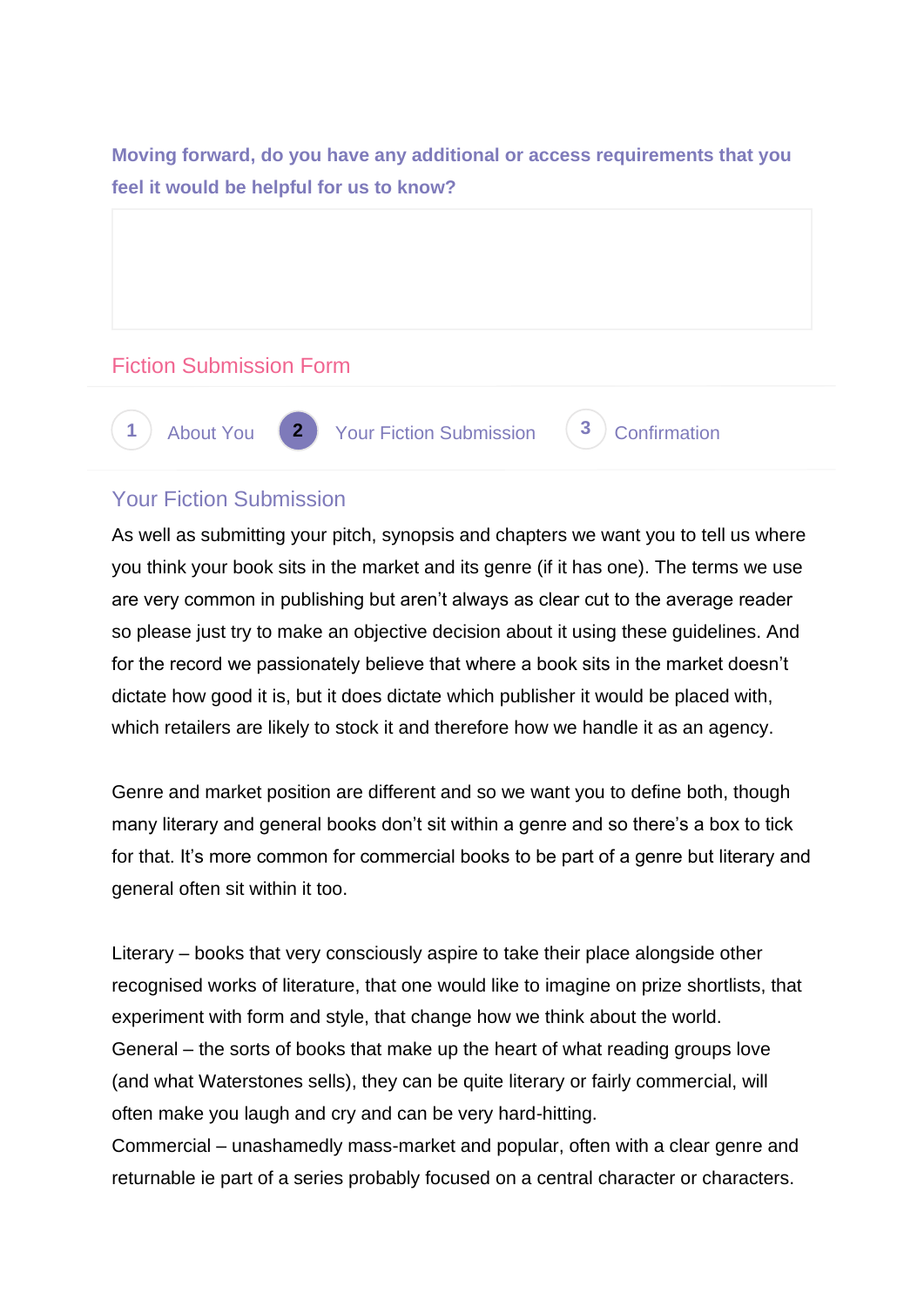| Where does your book sit in the market? |  |  |  |  |  |  |  |
|-----------------------------------------|--|--|--|--|--|--|--|
|-----------------------------------------|--|--|--|--|--|--|--|

 $\Box$  Literary

General

 $\Box$  Commercial

#### **Does your book have a genre?**

|  |  | $\Box$ No, it's general |
|--|--|-------------------------|
|--|--|-------------------------|

- $\Box$  Crime / thriller
- Commercial Women's Fiction
- $\Box$  Historical
- Romance / Saga
- $\Box$  Science Fiction / Fantasy
- $\Box$  Horror
- $\Box$  Erotica
- Other

**If other please specify**

**What is your book's title?**\*

**What is the word count of your finished manuscript / collection?**\*

**Please copy and paste your pitch. Please see our guidelines for what we expect from your pitch.**\*

**Why do you want to be represented by us?**\*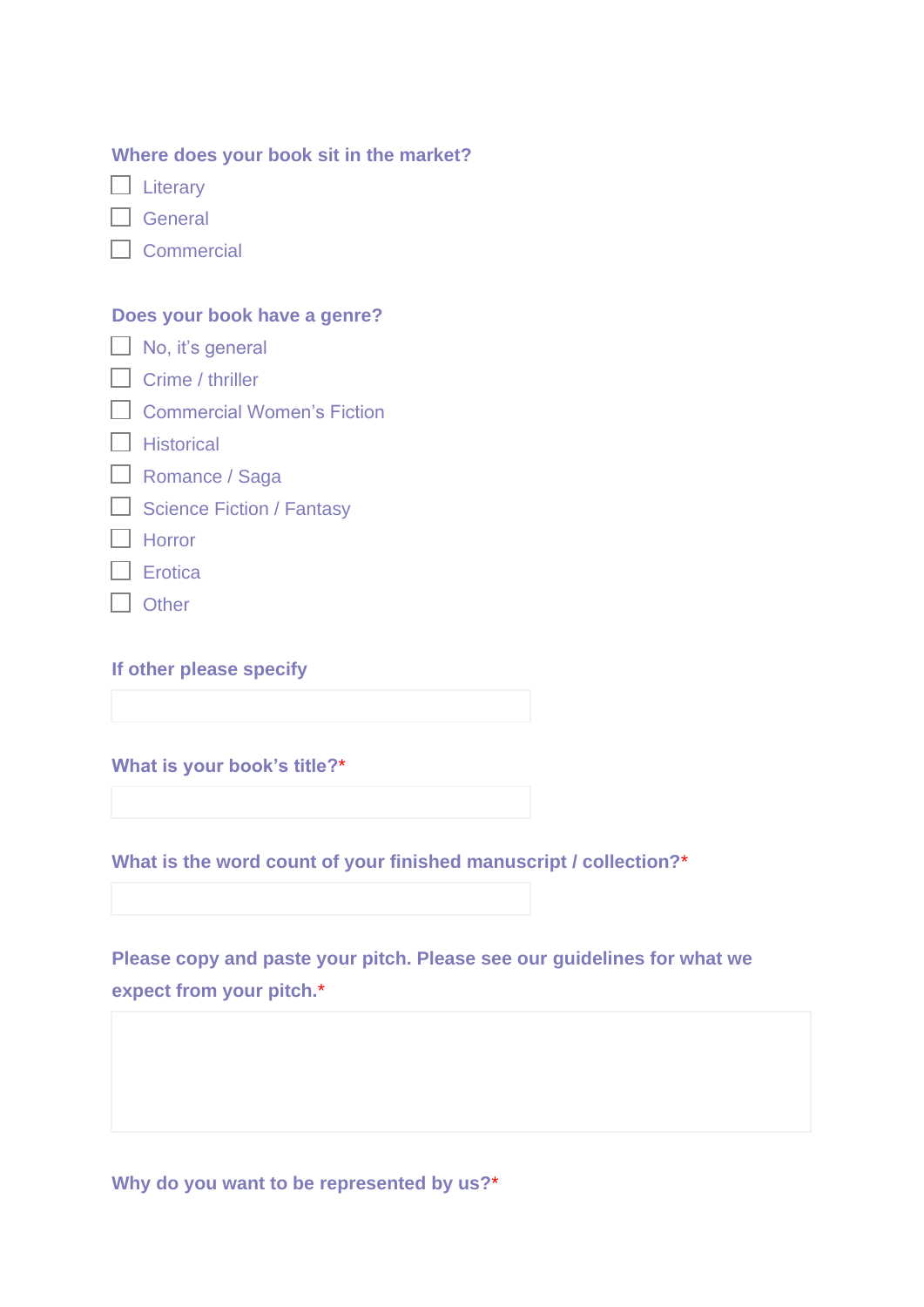**Comparative titles: what authors / books do you think people reading your book will also have loved.**\*

**Please upload your synopsis (saved as 'Synopsis, Title, Name')**\*

Browse...

**Please upload your first three chapters or up to 40 pages of your manuscript (saved as 'Sample, Title, Name')**\*

Browse...

Fiction Submission Form



**I confirm that I am eligible for representation by The Good Literary Agency by falling into one of the under-represented groups represented by the agency and by being a UK resident or British Citizen**\*

 $\Box$  Yes  $\Box$  No

**Is there anything else you'd like to tell us?**